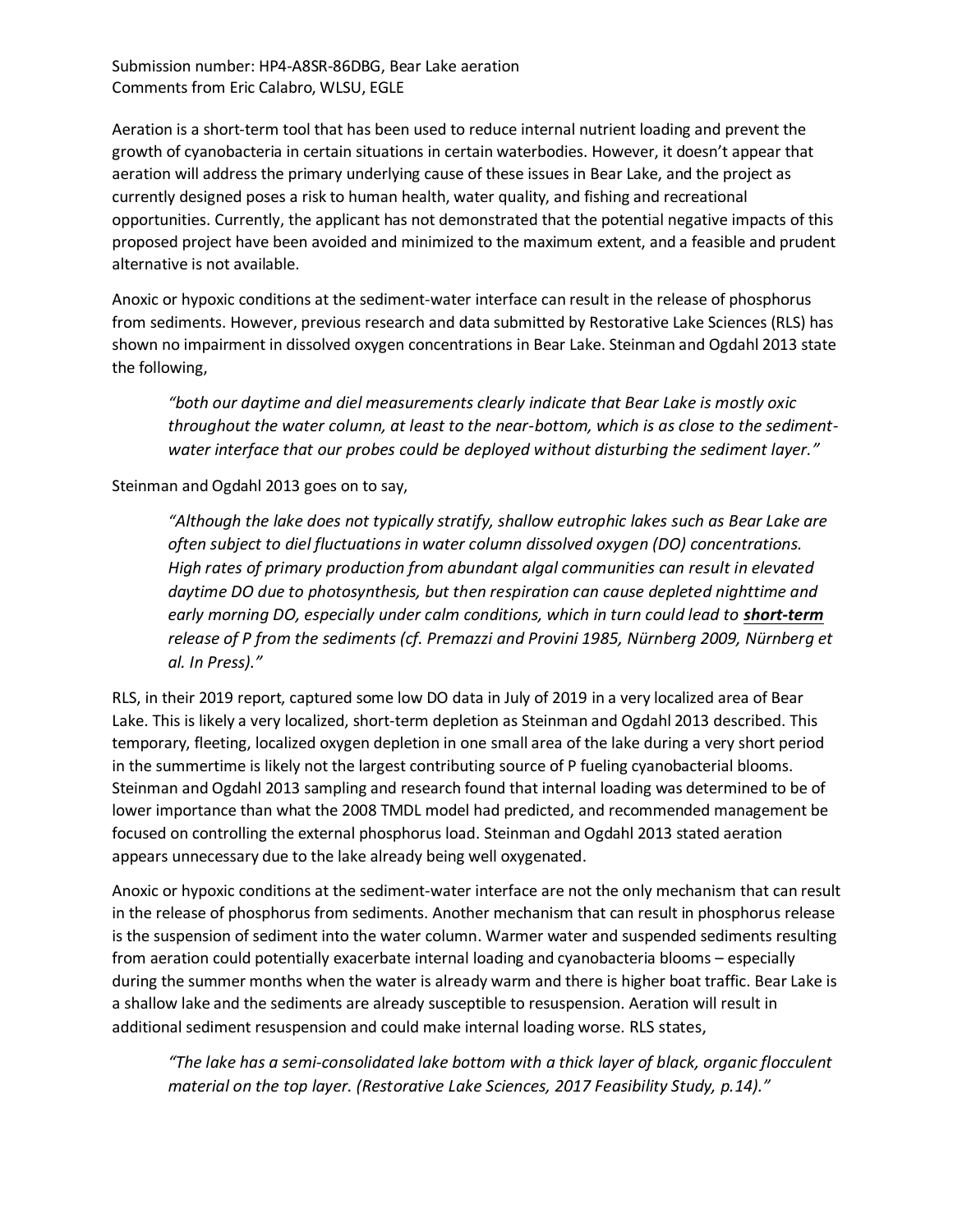Placing diffusers in the flocculent organic material will suspend this black muck into the water column resulting in a risk of degradation to public trust waters through the suspension of nutrients and contaminants into the water column and the uncontrolled placement of fill. Increased nutrients in the water column can encourage the growth of algae and cyanobacteria, which impairs water quality, aesthetics, and peoples' use and enjoyment of the water (Hunt et al. 2006, Cross and Jacobson 2013).

Avoidance of risks to human health have also not been demonstrated by the applicant. The applicant has not done a thorough investigation to ensure historical petroleum operations in Bear Lake will not pose a safety risk to people or resources. Craters that will be created by the proposed diffuser operation may exacerbate existing risks to public health and environment. An assessment of the Lower Muskegon River Watershed Oil Field states:

*"The presence of old pits or borings presents risks for cave-in, unstable soil conditions (e.g., sinkholes) and falling hazards. Old petroleum exploration or production equipment may present risks to children, or construction and utility workers in cases where it may not be visible on the land surface." (Westshore Consulting, 2010 Lower Muskegon River Watershed Oil Field Assessment)*

## Westshore Consulting goes on to say:

*"Potential risks to human health and the environment associated with these borings and related facilities include soil, groundwater and surface water contamination, drinking water contamination, ecological, fish and wildlife impacts, indoor vapors, cave-in and falling hazards, and hurdles to economic development and job creation. The vast majority of these borings have never been investigated and the actual risks to human health and the environment are unknown. When borings have been investigated as a result of drinking water well permitting, private investments or other reasons, cases of both minimal risk, and unacceptably high risk have been identified. While most borings likely present a limited concern, the potential remains for high risks to exist and be unknown to the community." (Westshore Consulting, 2010 Lower Muskegon River Watershed Oil Field Assessment)*

RLS stated concerns regarding petroleum contamination in their 2017 report, noted petroleum odor emitted from benthic samples, and presented data showing elevated ORO and DRO samples which were found throughout the lake. Additional sampling is required to determine the extent and severity of petroleum contamination. There is the risk of currents created by diffusers suspending petroleumcontaminated sediments and keeping the oil contamination entrained in the water column. This contamination could then move to downstream waterbodies, creating a larger-scale petroleum contamination issue. WLSU feels this is an unacceptable risk, especially when there is not a demonstrated need for this project, and when alternatives are available. Suspending petroleum-laden sediments may compromise progress currently being made through watershed management and other mitigatory improvements. Again, additional sampling is required to determine the extent of petroleum contamination.

WLSU feels watershed improvements should be made before any in-lake management strategy, as any potential benefits of aeration will be outweighed by external inputs. Focusing only on in-lake management techniques and ignoring watershed management and shoreline Best Management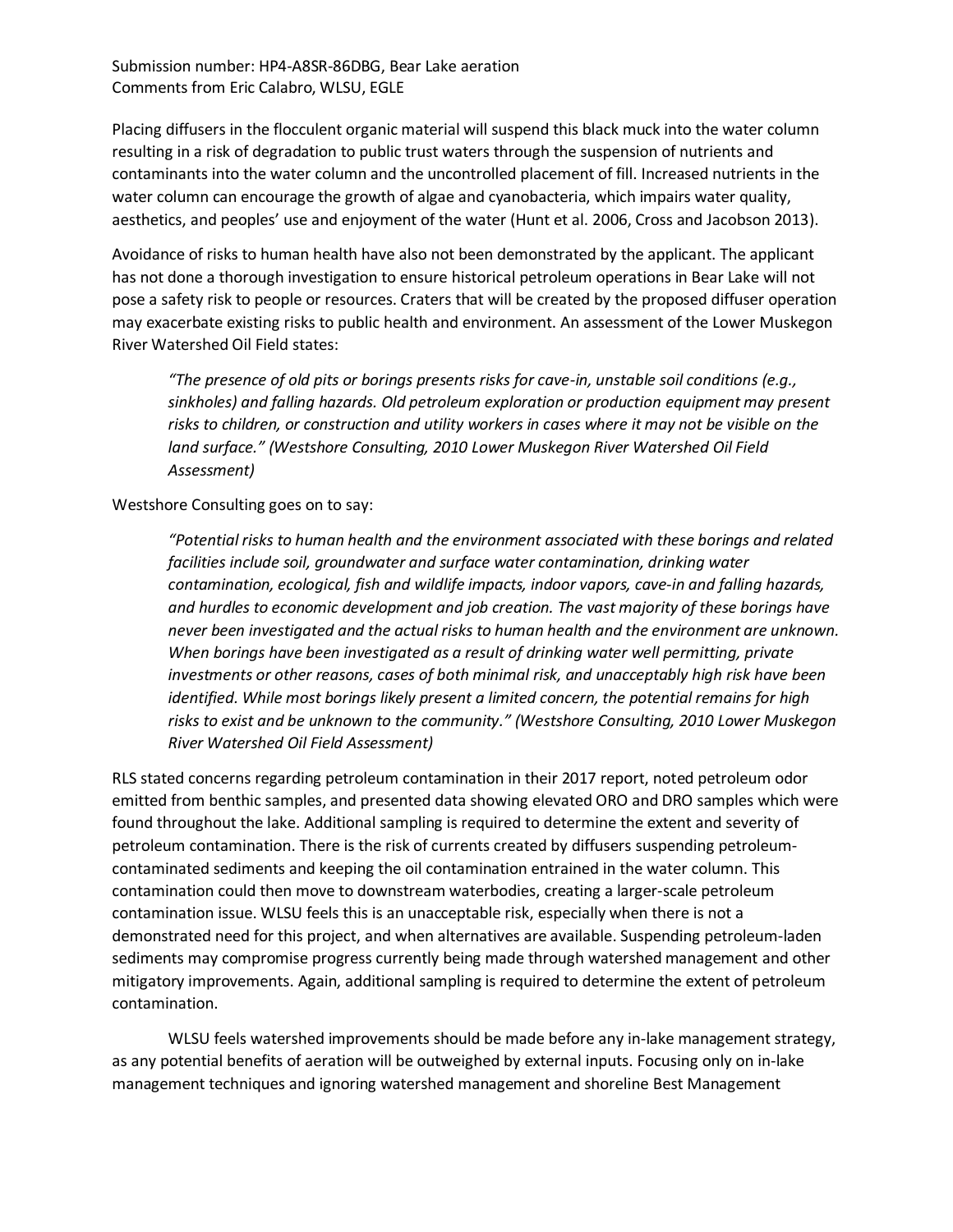Practices (BMPs) may produce only short-term benefits at the expense of long-term negative consequences (Michigan Chapter NALMS). Ogdahl et al. 2014 state,

*"Costly attempts to reduce nutrient loading may not improve water quality if the appropriate contributing source (i.e. lake sediments or watershed inputs) is not targeted for management action, thereby resulting in setbacks in lake restoration and frustration on the part of stakeholders…Even when sediments are implicated as a major source of nutrients, reductions in external P load must be included in any lake management strategy for alleviating eutrophication, since external inputs of P ultimately accumulate in the sediments and fuel future internal loading."*

The idea of reducing external loads before implementing in-lake management is widely supported by the peer-reviewed science. For example, Sondergaard et al. 2001 states that,

*"An important prerequisite for achieving long-term benefits to water quality is a sufficient reduction in the external P loading."*

Additionally, Visser et al. 2016 in their review paper examining artificial mixing to control cyanobacterial blooms state,

*"Reducing the external nutrient input in the lake or reservoir, however, should still be the main focus in restoration studies to improve the water quality on the long term."*

Welch and Cooke in their 2005 paper state,

*"As for longevity, the consensus is that internal load will eventually decline following external load reduction (Sas et al. 1989), but the time required may be long (Søndergaard et al. 1993, 1999; Chapra and Canale 1991)."*

The consensus in the peer-reviewed literature is that the external nutrient loads should not be ignored, as this could undermine in-lake treatments.

RLS states in their 2017 report,

*"The best way to reduce algae is with nutrient reduction into the lake." (Restorative Lake Sciences, 2017 Feasibility Study, p.71)*

RLS goes on to say, with reference to phosphorus-inactivation products, that

*"external phosphorus loads must be significantly reduced since these inputs would compromise phosphorus-inactivation formulas (Nürnberg, 2017)." (Restorative Lake Sciences, 2017 Feasibility Study, p.83)*

This same idea applies to lake aeration. Reducing external inputs and implementing a watershed management strategy with BMPs is a critical prerequisite to in-lake management for water quality improvement.

The Department would be in support of implementing the Best Management Practices that RLS recommends starting on page 84, Section 7.3.1, 7.3.2, 7.3.3 of their 2017 Improvement Feasibility Study and Lake Restoration Plan. RLS stated that the tributaries entering Bear Lake are a source of elevated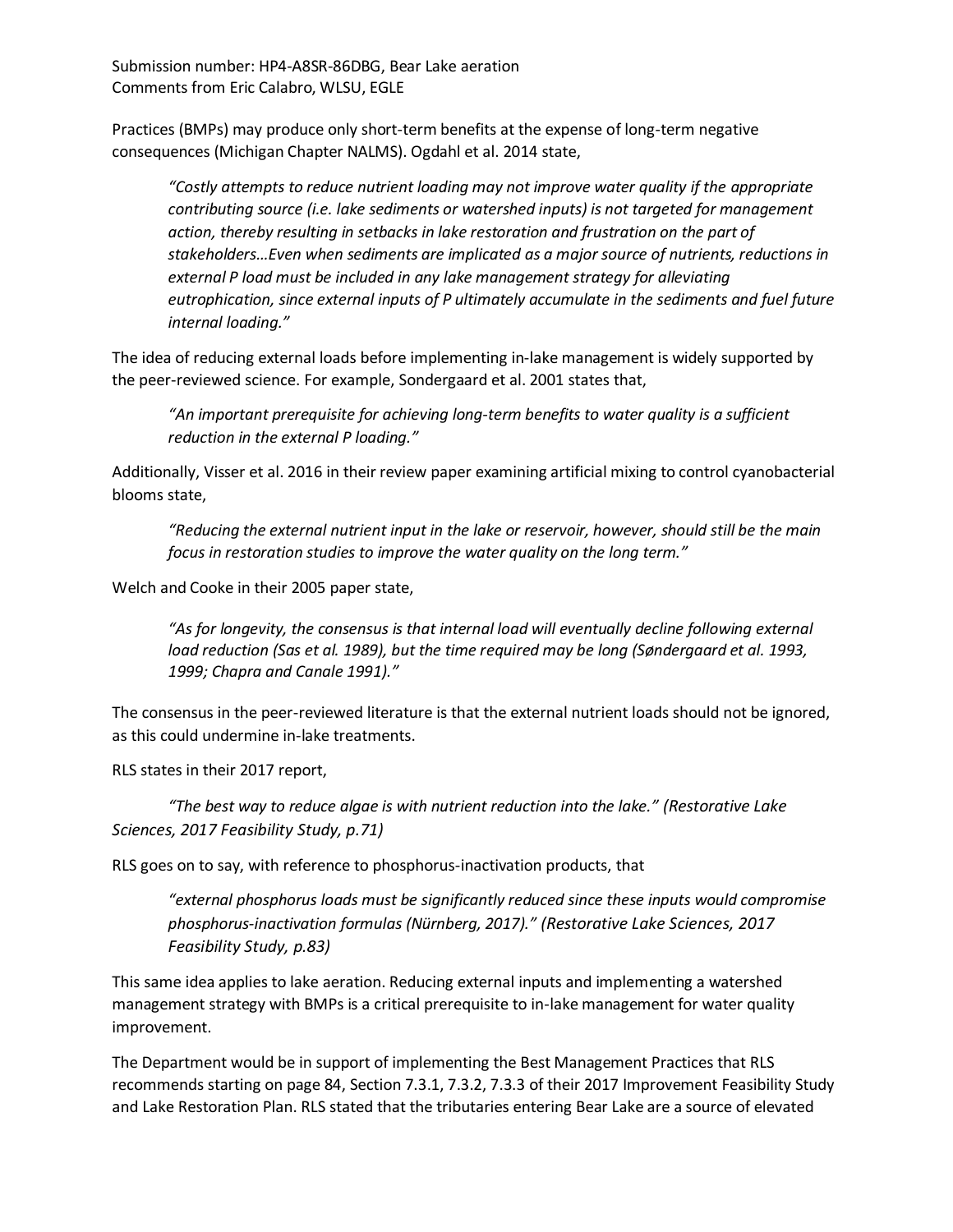phosphorous concentrations (Restorative Lake Sciences, 2017 Feasibility Study, p.88). This coincides with other research from Steinman and Ogdahl who say,

*"As the primary tributary to Bear Lake, Bear Creek and its watershed are the focal point for the phosphorus load reduction needed to improve conditions in Bear Lake, remove the BUI, and meet the TMDL target."*

Continued effort should be made toward watershed improvements to control the external phosphorous load.

The current project and strategy to reduce nutrients and cyanobacterial blooms in Bear Lake do not appear to align with the peer-reviewed science on the topic and the lake management plan developed by Restorative Lake Sciences. The Wetlands, Lakes and Streams Unit does not support issuance of a permit for the project as currently designed due to the risk for adverse impacts when alternatives are available. The applicant has not demonstrated that adverse impacts to the public trust and the environment have been avoided and minimized to the maximum extent practicable, and that a feasible and prudent alternative is not available to minimize impacts to the resources of Bear Lake.

## *References:*

Hunt, R.J., D.J. Graczyk. 2006. Evaluating the effects of nearshore development on Wisconsin lakes. U.S. Geological Survey fact sheet 2006-3033.

Cross, T.K., P.C. Jacobson. 2013. Landscape factors influencing lake phosphorous concentrations across Minnesota. Lake and Reservoir Management, 29: 1-12.

Ogdahl, M.E., A.D. Steinman, M.E. Weinert. 2014. Laboratory-determined phosphorus flux from lake sediments as a measure of internal phosphorus loading. Journal of Visualized Experiments. 85:51617.

Restorative Lake Sciences. 2017. Bear Lake Improvement Feasibility Study and Lake Restoration Plan, Muskegon County, Michigan.

Restorative Lake Sciences. 2019. Bear Lake Baseline Inversion Oxygenation Data 2019, Muskegon County, Michigan.

Sondergaard, M., P.J. Jensen, E. Jeppesen. 2001. Retention and internal loading of phosphorus in shallow, eutrophic lakes. The Scientific World Journal. 1:427-442.

Steinman, A.D., M.E. Ogdahl. 2013a. Bear Creek/Bear lake (Muskegon County) Watershed Implementation (2) Project: Internal Phosphorus Loading. Final Report: BC 319 2010-0013. Annis Water Resources Institute, Grand Valley State University.

Steinman, A.D., M.E. Ogdahl. 2014. Muskegon Lake Area of Concern Stakeholder Involvement and BUI Removal Project. Bear Lake Wetland Restoration Area Monitoring Final Project Report. Annis Water Resources Institute, Grand Valley State University.